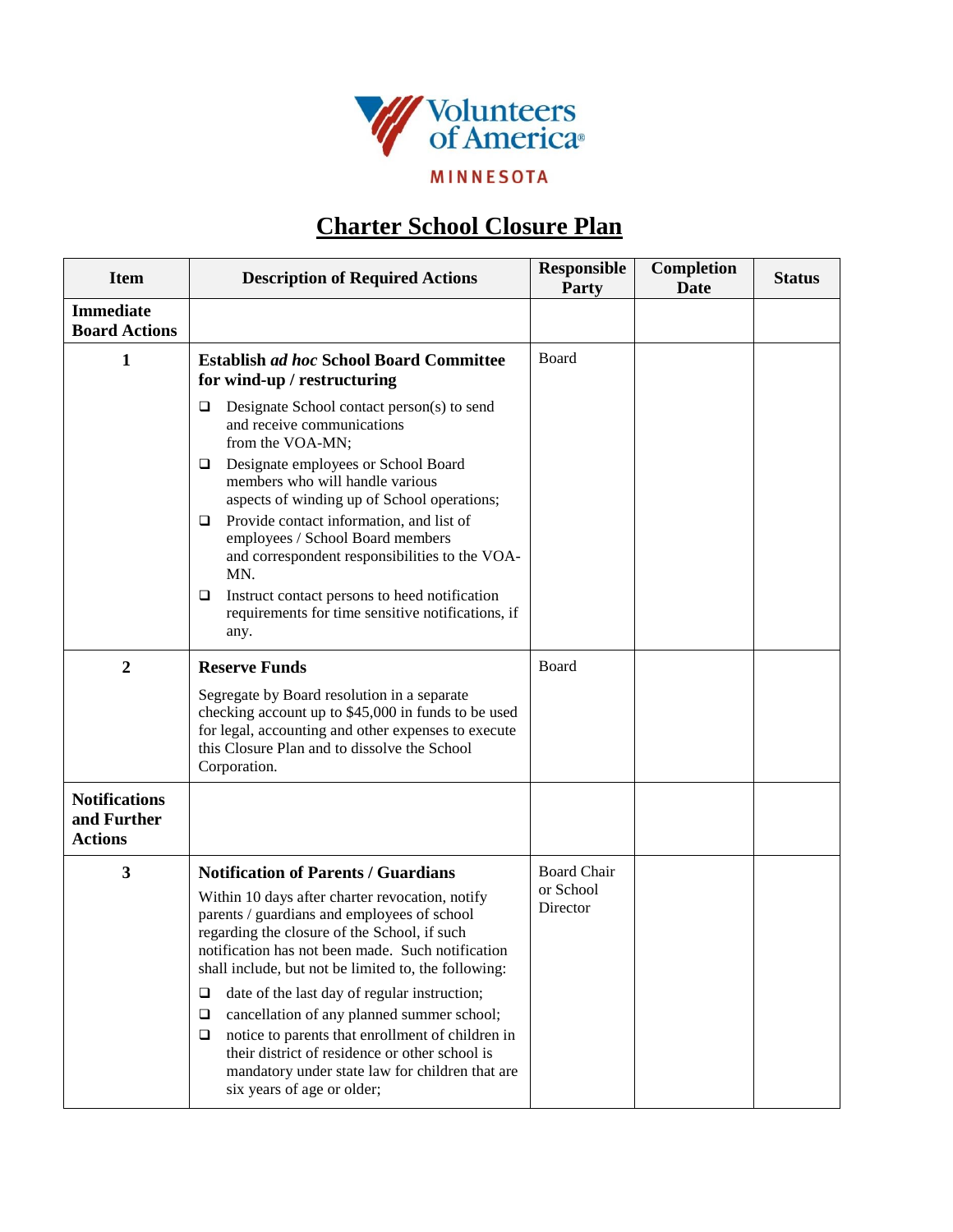| <b>Item</b> | <b>Description of Required Actions</b>                                                                                                                                                                                                                                                                                                    | <b>Responsible</b><br><b>Party</b> | Completion<br><b>Date</b> | <b>Status</b> |
|-------------|-------------------------------------------------------------------------------------------------------------------------------------------------------------------------------------------------------------------------------------------------------------------------------------------------------------------------------------------|------------------------------------|---------------------------|---------------|
|             | optional inclusion of a listing of the names of<br>□<br>charter, parochial, public and private schools<br>in the area.                                                                                                                                                                                                                    |                                    |                           |               |
|             | offer of copies of student records before the<br>❏<br>CHARTER REVOCATION.                                                                                                                                                                                                                                                                 |                                    |                           |               |
|             | Provide the VOA-MN with a copy of the<br>□<br>notice.                                                                                                                                                                                                                                                                                     |                                    |                           |               |
| 4           | <b>Final Report Cards and Student Records</b><br><b>Notice</b>                                                                                                                                                                                                                                                                            | School<br>Director                 |                           |               |
|             | Within 7 days after CHARTER REVOCATION,<br>provide parents / guardians with copies of final<br>report cards and notice of where student records<br>will be sent (the school district of the School's<br>location) and specific contact information.                                                                                       |                                    |                           |               |
|             | The notice must advise the parent/guardian to<br>❏<br>contact the school where the student intends to<br>enroll and to have the student's new school<br>contact the School's district of location to have<br>the student's educational records transferred to<br>the new school.<br>Provide the VOA-MN with a copy of the<br>⊔<br>notice. |                                    |                           |               |
| 5           | <b>Transfer of Student Records and Testing</b><br><b>Material</b>                                                                                                                                                                                                                                                                         | School<br>Director                 |                           |               |
|             | No later than 10 days after CHARTER<br>REVOCATION send student records to the<br>School's district of residence, including:                                                                                                                                                                                                               |                                    |                           |               |
|             | Individualized Education Programs (IEPs) and<br>□<br>all records regarding special education and<br>supplemental services;                                                                                                                                                                                                                |                                    |                           |               |
|             | student health / immunization records;<br>⊔<br>$\Box$                                                                                                                                                                                                                                                                                     |                                    |                           |               |
|             | attendance records; and<br>all other student records.<br>□                                                                                                                                                                                                                                                                                |                                    |                           |               |
|             | All end of school year grades and evaluations must<br>be completed and made part of the student records,<br>including any IEP / Committee on Special<br>Education meetings / progress reports.                                                                                                                                            |                                    |                           |               |
|             | As noted above, parents / guardians should be<br>offered copies of students' records before<br>CHARTER REVOCATION.                                                                                                                                                                                                                        |                                    |                           |               |
|             | Testing material, including scores, test booklets,<br>and annual data files etc. required to be maintained<br>by the School by the State Education Department<br>must also be forwarded to the School's district of<br>location.                                                                                                          |                                    |                           |               |
|             | To the extent that scores, etc. will come into<br>Q<br>existence after the CHARTER<br>REVOCATION, arrangements should be made<br>with the testing agent to forward such material<br>to the district of location. The school should                                                                                                        |                                    |                           |               |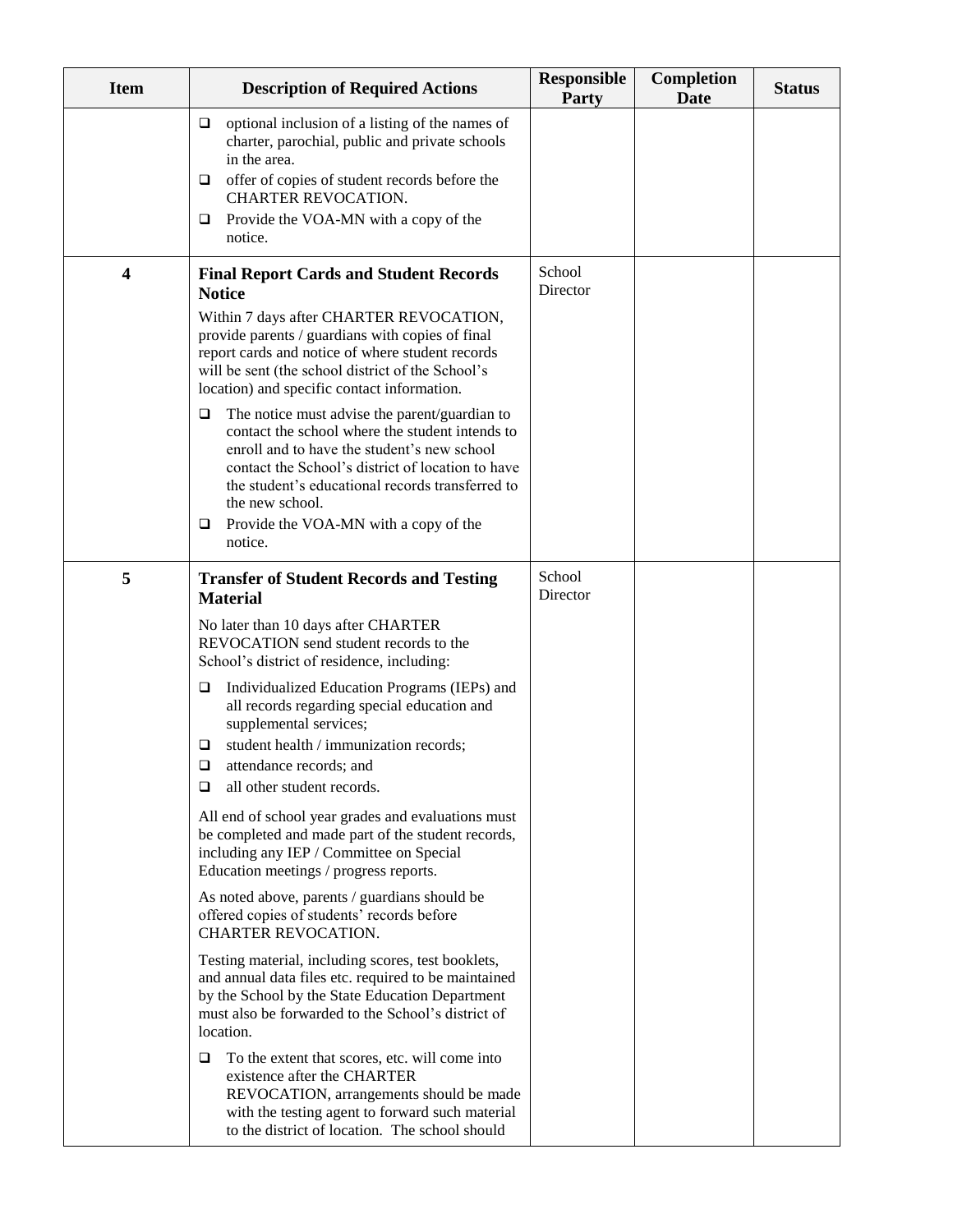| <b>Item</b> | <b>Description of Required Actions</b>                                                                                                                                                                                                                                                                                                                                                                                                | <b>Responsible</b><br><b>Party</b> | <b>Completion</b><br><b>Date</b> | <b>Status</b> |
|-------------|---------------------------------------------------------------------------------------------------------------------------------------------------------------------------------------------------------------------------------------------------------------------------------------------------------------------------------------------------------------------------------------------------------------------------------------|------------------------------------|----------------------------------|---------------|
|             | also send a set of Individual Student Reports to<br>resident district and parents.                                                                                                                                                                                                                                                                                                                                                    |                                    |                                  |               |
| 6           | <b>Notification of School Districts</b>                                                                                                                                                                                                                                                                                                                                                                                               | <b>Board Chair</b>                 |                                  |               |
|             | Within 7 days after the charter revocation, the<br>School must notify school district(s) of students'<br>residence regarding the termination of the<br>education program and lack of future enrollment.                                                                                                                                                                                                                               | or Secretary                       |                                  |               |
|             | If applicable, notification regarding cessation<br>□<br>of food and transportation services should be<br>provided.<br>Provide notice to the districts that<br>□<br>arrangements should be made to pick up any<br>district property; e.g., borrowed books, nursing<br>equipment.<br>Provide VOA-MN with a copy of the notice.<br>❏                                                                                                     |                                    |                                  |               |
| 7           | <b>Notification of Funding Sources /</b><br><b>Charitable Partners</b>                                                                                                                                                                                                                                                                                                                                                                | <b>Board Chair</b><br>or Treasurer |                                  |               |
|             | Within 7 days after CHARTER REVOCATION,<br>all other sources of the School's operational<br>funding must be notified in writing of the closure<br>of the School as well as charitable partners of the<br>School.                                                                                                                                                                                                                      |                                    |                                  |               |
|             | The School should not accept further loans<br>□<br>from management companies, etc. nor<br>otherwise incur additional liability. However,<br>it may continue to accept gifts from charitable<br>partners as long as the charity is aware of the<br>School's closure / restructuring status.<br>Charities with property on the premises of the<br>□<br>School should be notified to remove same as<br>soon as possible or after CHARTER |                                    |                                  |               |
|             | REVOCATION, whichever is appropriate.                                                                                                                                                                                                                                                                                                                                                                                                 |                                    |                                  |               |
| 8           | <b>Notification of Contractors and</b><br><b>Termination of Contracts</b>                                                                                                                                                                                                                                                                                                                                                             | <b>Board Chair</b><br>or Treasurer |                                  |               |
|             | Within 20 days after charter revocation, formulate<br>a list of all contractors with contracts in effect, and<br>notify them regarding cessation of current school<br>operations at CHARTER REVOCATION.                                                                                                                                                                                                                               |                                    |                                  |               |
|             | If applicable, instruct contractors to make<br>□<br>arrangements to remove any contractor<br>property from the School facility by a date<br>certain, e.g., copying machines, water coolers,<br>other rented property.<br>Provide the VOA-MN with a copy of such<br>□<br>notice.                                                                                                                                                       |                                    |                                  |               |
|             | Retain records of past contracts with proof that<br>□<br>they were fully paid (see Records Retention,<br>below) to prevent spurious claims.                                                                                                                                                                                                                                                                                           |                                    |                                  |               |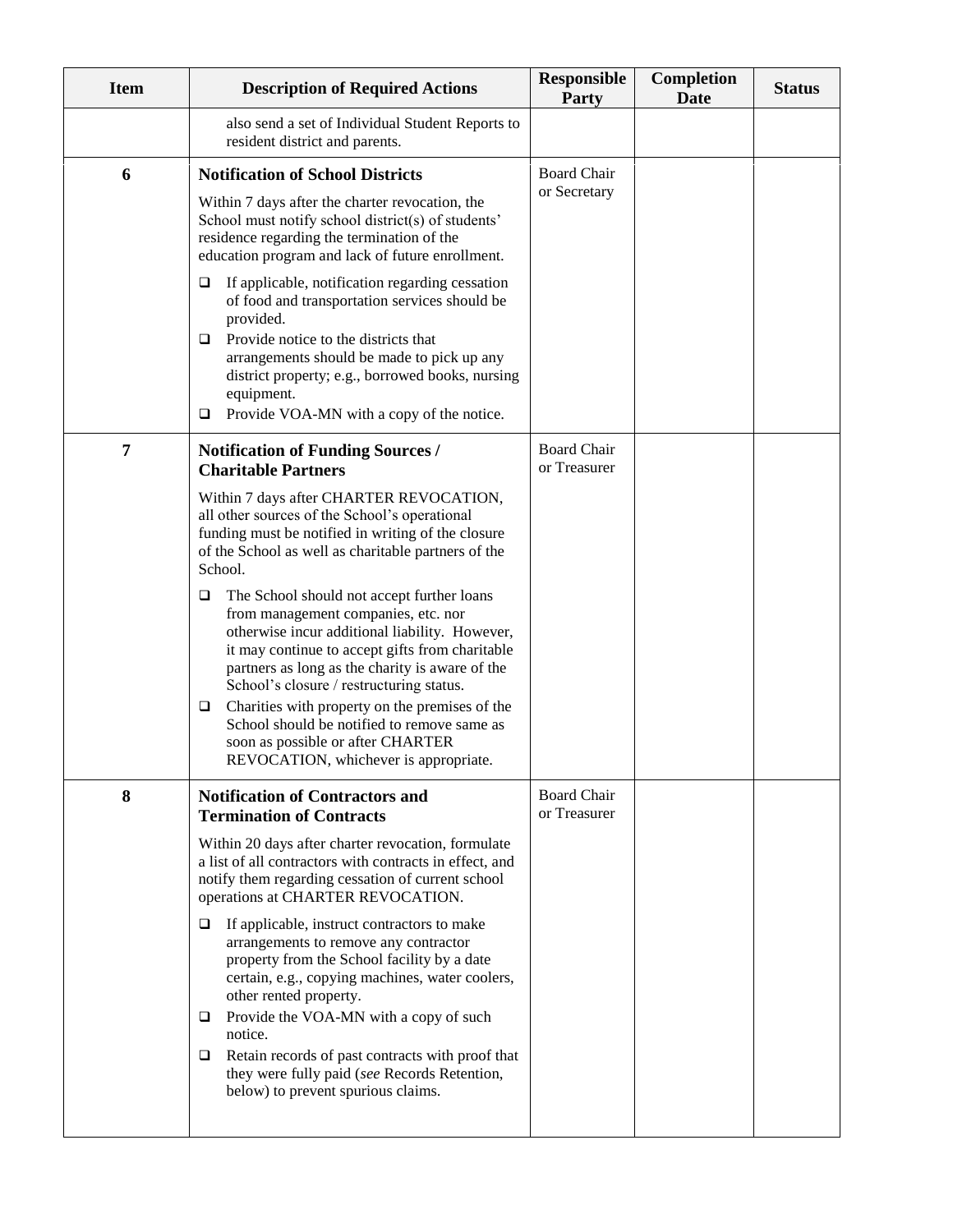| <b>Item</b> | <b>Description of Required Actions</b>                                                                                                                                                                                                                                                                                                                                                                                                                                                                                                                                                                                                                                                                     | <b>Responsible</b><br><b>Party</b> | <b>Completion</b><br><b>Date</b> | <b>Status</b> |
|-------------|------------------------------------------------------------------------------------------------------------------------------------------------------------------------------------------------------------------------------------------------------------------------------------------------------------------------------------------------------------------------------------------------------------------------------------------------------------------------------------------------------------------------------------------------------------------------------------------------------------------------------------------------------------------------------------------------------------|------------------------------------|----------------------------------|---------------|
|             | As appropriate, and to the extent possible,<br>terminate contracts for goods and services as of the<br>last date such goods or services will be needed to<br>the extent not necessary for the educational<br>program or wind-up of the School.                                                                                                                                                                                                                                                                                                                                                                                                                                                             |                                    |                                  |               |
|             | Telephone, gas, electric, water, insurance<br>□<br>(premises and D&O insurance, see below)<br>should remain operative through the<br>CHARTER REVOCATION and to the extent<br>necessary to wind up the School's affairs<br>beyond that time.                                                                                                                                                                                                                                                                                                                                                                                                                                                                |                                    |                                  |               |
| 9           | <b>Notification of Employees and Benefit</b><br><b>Providers</b>                                                                                                                                                                                                                                                                                                                                                                                                                                                                                                                                                                                                                                           | Board Chair<br>or designee         |                                  |               |
|             | After an employee termination date is established,<br>but in no event later than 60 days before<br>CHARTER REVOCATION, notify all employees<br>of termination of employment and/or contracts, and<br>notify benefit providers of pending termination of<br>all employees. Further notify employees and<br>providers of termination of all benefit programs,<br>and, if allowable, terminate all programs as of the<br>last date of service in accordance with applicable<br>law and regulations (i.e. COBRA), including:<br>health care / health insurance;<br>□<br>life insurance;<br>$\Box$<br>dental plans;<br>❏<br>eyeglass plans;<br>Q<br>cafeteria plans;<br>❏<br>401(k), retirement plans; and<br>❏ |                                    |                                  |               |
|             | pension plans.<br>❏<br><b>TRA</b><br>❏<br><b>PERA</b><br>❏                                                                                                                                                                                                                                                                                                                                                                                                                                                                                                                                                                                                                                                 |                                    |                                  |               |
|             | Specific rules and regulations may apply to such<br>programs especially teacher's retirement plans so<br>legal counsel should be consulted.                                                                                                                                                                                                                                                                                                                                                                                                                                                                                                                                                                |                                    |                                  |               |
|             | Employees should be notified of eligibility for<br>unemployment compensation. (In the event the<br>School has not paid into the unemployment<br>program on an ongoing basis, the School may have<br>significant financial liability on an ongoing basis<br>after the CHARTER REVOCATION, and reserve<br>funds should be set aside for this purpose.) See<br>School Wind-Up Plan and Action regarding<br>payment of taxes, below.                                                                                                                                                                                                                                                                           |                                    |                                  |               |
| 10          | <b>Notification of Food and Transportation</b><br><b>Services</b><br>and Cancellation of Contracts                                                                                                                                                                                                                                                                                                                                                                                                                                                                                                                                                                                                         | <b>Board Chair</b><br>or Secretary |                                  |               |
|             | Within 20 days after the charter revocation, or<br>earlier if required by the contractual notice<br>requirements, cancel school district or private food<br>and/or transportation services for summer school<br>and next school year.                                                                                                                                                                                                                                                                                                                                                                                                                                                                      |                                    |                                  |               |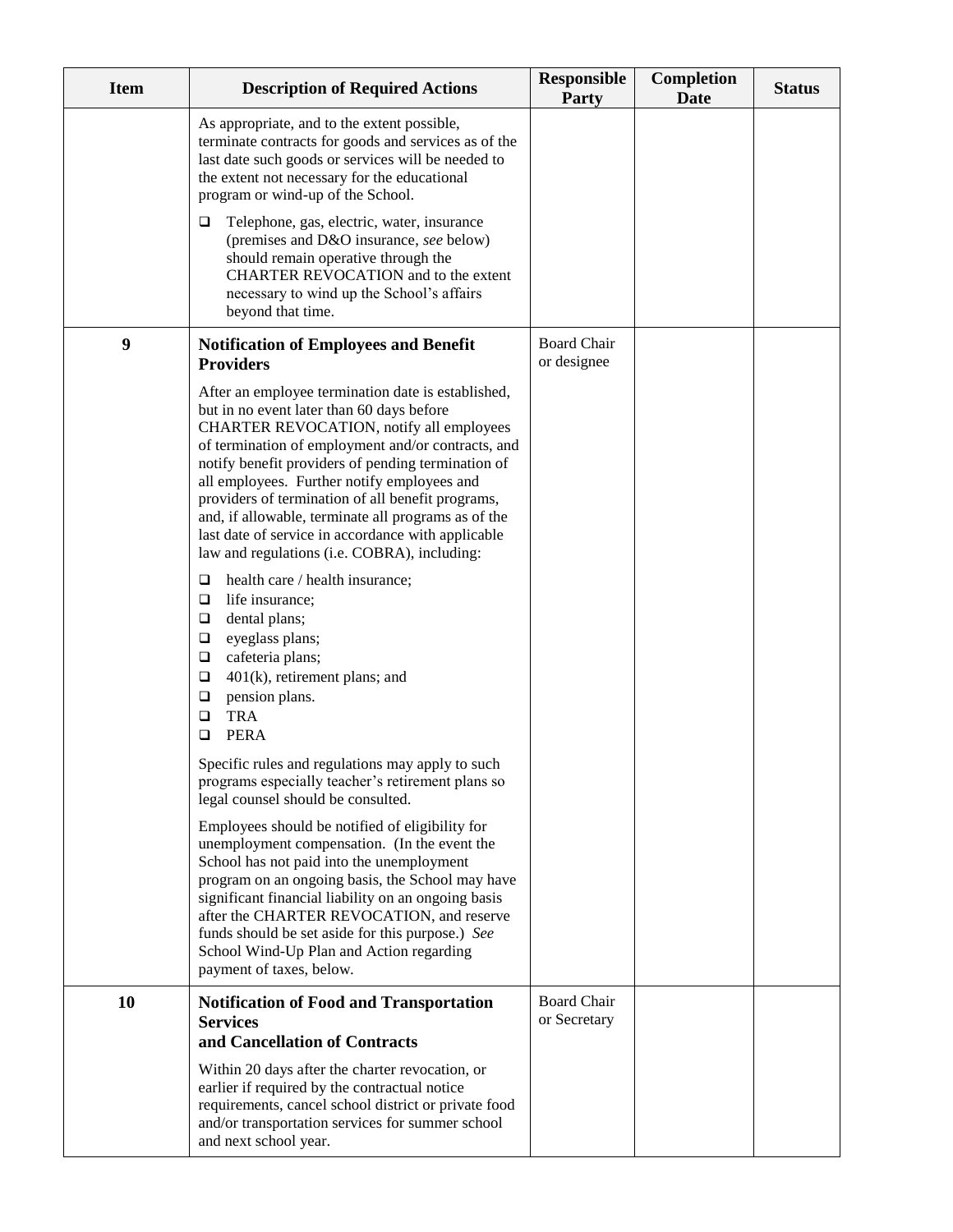| <b>Item</b>                                       | <b>Description of Required Actions</b>                                                                                                                                                                                                                                                                                                                                                                                                                                                                                                                                                                                                                                                                                                                                                                                                                                                                                                                                                                                                                                                            | <b>Responsible</b><br><b>Party</b> | <b>Completion</b><br><b>Date</b> | <b>Status</b> |
|---------------------------------------------------|---------------------------------------------------------------------------------------------------------------------------------------------------------------------------------------------------------------------------------------------------------------------------------------------------------------------------------------------------------------------------------------------------------------------------------------------------------------------------------------------------------------------------------------------------------------------------------------------------------------------------------------------------------------------------------------------------------------------------------------------------------------------------------------------------------------------------------------------------------------------------------------------------------------------------------------------------------------------------------------------------------------------------------------------------------------------------------------------------|------------------------------------|----------------------------------|---------------|
| 11                                                | <b>Notification of VOA of MN Regarding</b><br><b>Lawsuits</b>                                                                                                                                                                                                                                                                                                                                                                                                                                                                                                                                                                                                                                                                                                                                                                                                                                                                                                                                                                                                                                     | <b>Board Chair</b><br>or Secretary |                                  |               |
|                                                   | As soon as possible after receiving notice and/or<br>service of process regarding litigation against, or<br>initiated by, the School, School Board or School<br>employees, notify the VOA of MN and provide<br>copies of legal papers received.                                                                                                                                                                                                                                                                                                                                                                                                                                                                                                                                                                                                                                                                                                                                                                                                                                                   |                                    |                                  |               |
|                                                   | The School has an ongoing obligation to keep the<br>VOA-MN informed regarding such litigation,<br>including bankruptcy, whether voluntary or<br>involuntary, and to provide copies of all filings.                                                                                                                                                                                                                                                                                                                                                                                                                                                                                                                                                                                                                                                                                                                                                                                                                                                                                                |                                    |                                  |               |
| Assets,<br><b>Creditors and</b><br><b>Debtors</b> |                                                                                                                                                                                                                                                                                                                                                                                                                                                                                                                                                                                                                                                                                                                                                                                                                                                                                                                                                                                                                                                                                                   |                                    |                                  |               |
| 12                                                | <b>List of Creditors and Debtors; UCC Search</b>                                                                                                                                                                                                                                                                                                                                                                                                                                                                                                                                                                                                                                                                                                                                                                                                                                                                                                                                                                                                                                                  | <b>Board Chair</b>                 |                                  |               |
|                                                   | Within twenty (20) days after the charter<br>revocation, formulate list of creditors and debtors<br>and any amounts accrued and unpaid with respect<br>to such creditor or debtor.                                                                                                                                                                                                                                                                                                                                                                                                                                                                                                                                                                                                                                                                                                                                                                                                                                                                                                                | or Treasurer                       |                                  |               |
|                                                   | This list is not the same as the contractor list,<br>□<br>above, but may include contractors, which<br>should be listed.<br>Creditors include lenders, mortgage holders,<br>□<br>bond holders, equipment suppliers, service<br>providers and secured and unsecured creditors.<br>Security interests may be recorded and filed<br>pursuant to the Uniform Commercial Code<br>(UCC) with the county and State of<br>Minnesota, and may include all of the assets of<br>the School Corporation or specific assets in<br>which a creditor has an interest as long as such<br>debt remains outstanding.<br>A UCC search should be performed by the<br>O<br>School to determine if there are any secured<br>creditors and to what assets security interests<br>are attached.<br>Debtors include persons who owe the school<br>⊔<br>fees or credits, lessees or sub-lessees of the<br>School, and any person holding property of the<br>School.<br>Provide a copy of the list of creditors to the<br>□<br>VOA-MN with the amount owed to each<br>creditor thereon and the amount owed by each<br>debtor. |                                    |                                  |               |
| 13                                                | <b>Notification to Creditors</b>                                                                                                                                                                                                                                                                                                                                                                                                                                                                                                                                                                                                                                                                                                                                                                                                                                                                                                                                                                                                                                                                  | <b>Board Chair</b>                 |                                  |               |
|                                                   | Within thirty (30) days after the charter revocation,<br>the School must notify all creditors of its closure.                                                                                                                                                                                                                                                                                                                                                                                                                                                                                                                                                                                                                                                                                                                                                                                                                                                                                                                                                                                     | or Treasurer                       |                                  |               |
|                                                   | The School should solicit from each creditor a final<br>accounting of the School's accrued and unpaid debt<br>owed to such creditor. This figure should be                                                                                                                                                                                                                                                                                                                                                                                                                                                                                                                                                                                                                                                                                                                                                                                                                                                                                                                                        |                                    |                                  |               |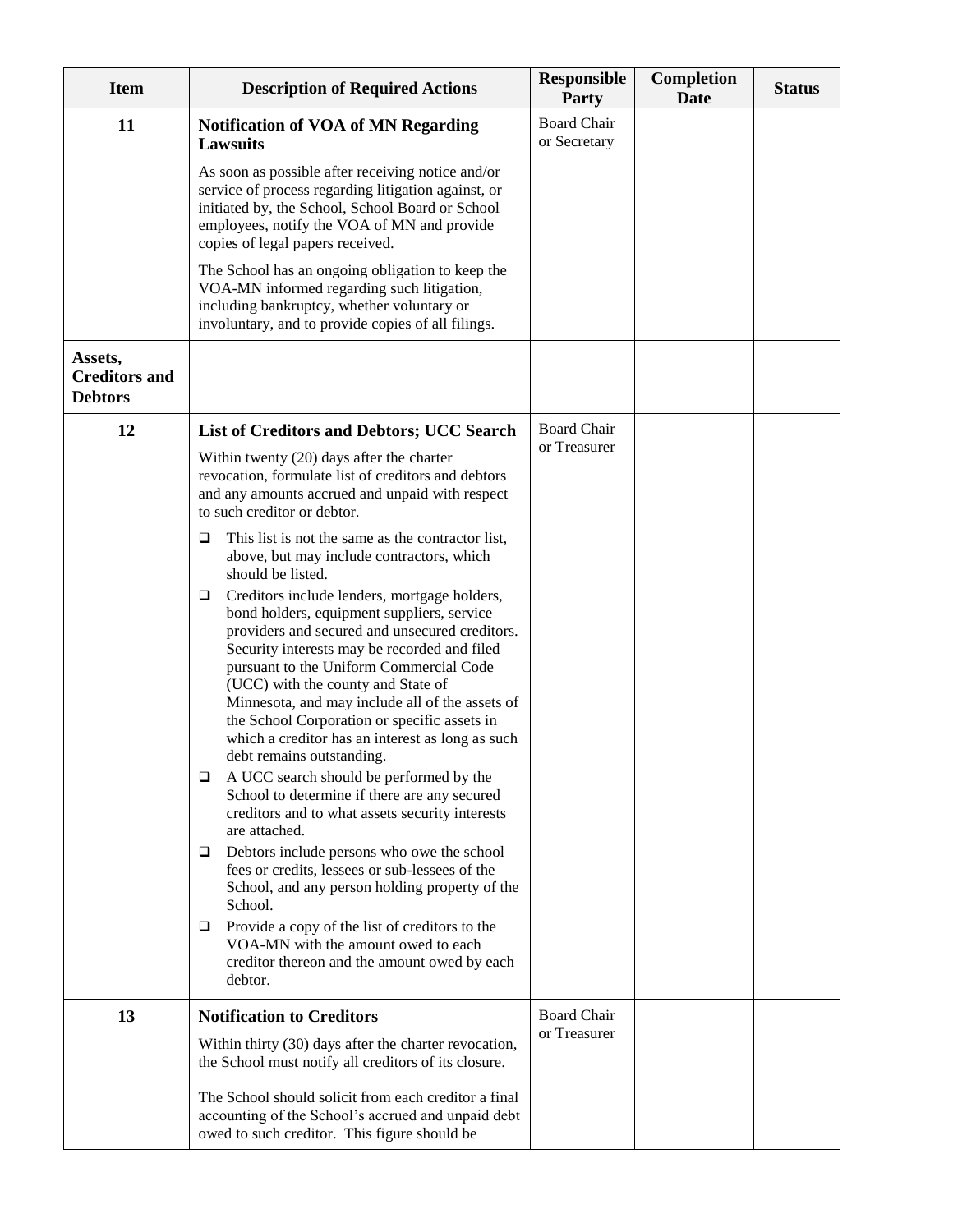| <b>Item</b> | <b>Description of Required Actions</b>                                                                                                                                                                                                                                                                                                                                                                         | <b>Responsible</b><br>Party        | Completion<br>Date | <b>Status</b> |
|-------------|----------------------------------------------------------------------------------------------------------------------------------------------------------------------------------------------------------------------------------------------------------------------------------------------------------------------------------------------------------------------------------------------------------------|------------------------------------|--------------------|---------------|
|             | compared to the School's calculation of the debt<br>and be reconciled between the parties.                                                                                                                                                                                                                                                                                                                     |                                    |                    |               |
|             | To the extent possible, the School negotiates a<br>settlement of debts, which is ultimately<br>consummated by a settlement agreement reflecting<br>satisfaction and release of the existing obligations,<br>if possible.                                                                                                                                                                                       |                                    |                    |               |
| 14          | <b>Notification to Debtors</b>                                                                                                                                                                                                                                                                                                                                                                                 | <b>Board Chair</b><br>or Treasurer |                    |               |
|             | Within thirty (30) days after the charter revocation,<br>the School must contact all debtors and demand<br>payment. To the extent collection efforts are<br>unsuccessful, the School may turn the debt over to<br>commercial debt collection agencies. All records<br>regarding such collection or disputes by debtors<br>regarding amounts owed must be retained.                                             |                                    |                    |               |
| 15          | <b>School Wind-Up Plan and Action</b>                                                                                                                                                                                                                                                                                                                                                                          | School Board<br>and School         |                    |               |
|             | The School Corporation shall collect debts, dispose<br>of assets and negotiate with and pay creditors in an<br>orderly fashion in accordance with a timetable and<br>plan adopted by the School's board of directors.<br>Priority should be given to continuing the School's<br>educational program through the end of the school<br>year and retaining funds to complete the wind-up<br>process.              | Director                           |                    |               |
|             | The initial plan should be adopted within 20<br>□<br>days of charter revocation, and be updated at<br>least bi-weekly with copies to the VOA-MN.<br>The plan should include, but not be limited to,<br>the following.                                                                                                                                                                                          |                                    |                    |               |
|             | Termination of non-essential personnel and<br>□<br>cancellation of non-essential services prior to<br>CHARTER REVOCATION.                                                                                                                                                                                                                                                                                      |                                    |                    |               |
|             | Make final federal, state and local tax<br>□<br>payments (every employer, including the<br>School, which pays wages to employees is<br>responsible for withholding, depositing,<br>paying, and reporting federal, state and local<br>income tax, social security taxes, and federal<br>unemployment tax for such wage payments).                                                                               |                                    |                    |               |
|             | Auction / sale of assets in a manner that avoids<br>$\Box$<br>conflicts of interest, and maximizes net<br>revenue to the extent permitted by ongoing<br>agreements with existing creditors. (See<br>Liquidation of Assets, below.)                                                                                                                                                                             |                                    |                    |               |
|             | Liquidation or closing of bank accounts<br>□<br>according to a schedule that minimizes fees<br>but leaves the School enough flexibility to pay<br>creditors, attorneys, accountants, etc. during<br>the course of the wind-up, including funds for<br>a final audit, and (if the School Corporation<br>does not submit or the board of directors do<br>not approve a renewal application), for<br>dissolution. |                                    |                    |               |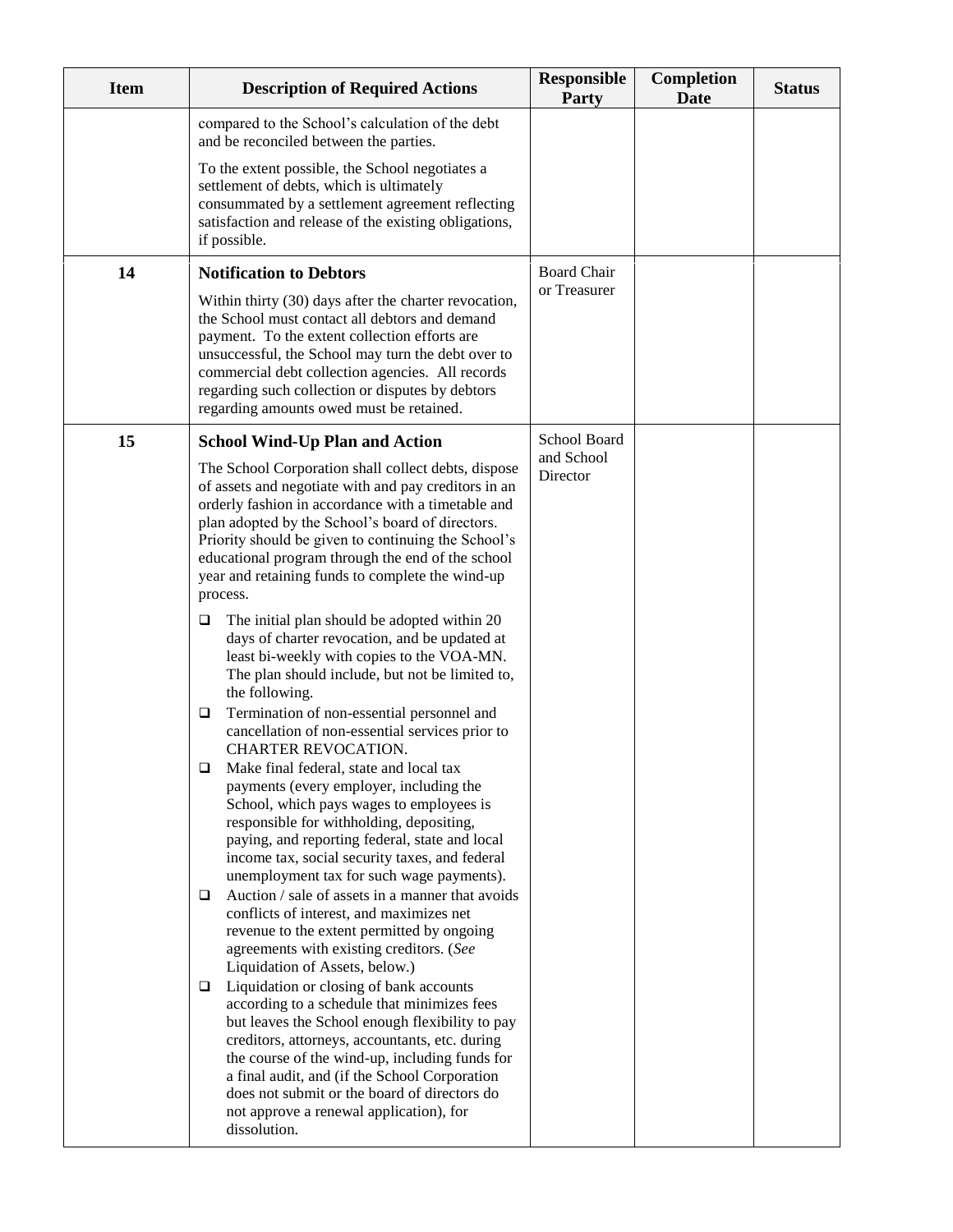| <b>Item</b> | <b>Description of Required Actions</b>                                                                                                                                                                                                                                                                                                                                                                                                                                                                                                                                                                                                                                                                                                                                                                                                                                                                                                                                                             | <b>Responsible</b><br><b>Party</b>         | <b>Completion</b><br><b>Date</b> | <b>Status</b> |
|-------------|----------------------------------------------------------------------------------------------------------------------------------------------------------------------------------------------------------------------------------------------------------------------------------------------------------------------------------------------------------------------------------------------------------------------------------------------------------------------------------------------------------------------------------------------------------------------------------------------------------------------------------------------------------------------------------------------------------------------------------------------------------------------------------------------------------------------------------------------------------------------------------------------------------------------------------------------------------------------------------------------------|--------------------------------------------|----------------------------------|---------------|
|             | Cancellation of corporate credit cards and<br>$\Box$<br>lines of credit.<br>Change authorized signatures on accounts as<br>$\Box$<br>needed to reflect changes in persons<br>authorized to implement the winding down<br>operations of the School Corporation, and<br>employment, contract and School Board status<br>of those authorized to sign for the School.<br>Status reports on the implementation of the<br>□<br>School Wind-Up Plan to be submitted to the<br>VOA-MN through Interim Statements and a<br>Final Statement (below).                                                                                                                                                                                                                                                                                                                                                                                                                                                         |                                            |                                  |               |
| 16          | <b>Protection of Assets; Insurance</b><br>The School's assets and any assets in the School<br>that belong to others must be protected against<br>theft, misappropriation and deterioration.<br>Existing insurance coverage should be<br>□<br>maintained on the assets until the disposal of<br>such assets. In accordance with the Wind-Up<br>Plan.<br>Continue existing insurance for School<br>$\Box$<br>Facility, vehicles and other assets until 1)<br>disposal or transfer of real estate or<br>termination of lease, and 2) disposal, transfer<br>or sale of vehicles and other assets are sold,<br>respectively.<br>Negotiate School Facility insurance with<br>$\Box$<br>entities that may take possession of School<br>Facility – lenders, mortgagors; bond holders,<br>etc., if possible.<br>Appropriate security services should be<br>$\Box$<br>obtained or maintained.<br>Action may include moving assets to secure<br>❏<br>storage after closure or loss of the School<br>Facility. | <b>Board Chair</b><br>or Designee          |                                  |               |
| 17          | <b>Inventory</b><br>No later than 30 days prior to CHARTER<br>REVOCATION, all of the School's assets must be<br>inventoried with item #'s and quantities and/or its<br>inventory updated.<br>All assets of the School, not just ones over a<br>$\Box$<br>certain dollar value must be inventoried.<br>Provide VOA OF MN with a copy of the<br>□.<br>inventory.<br>Identify assets belonging to other entities<br>$\Box$<br>(school district, county, municipality, health<br>department, Authorizing foundation, vendors,<br>PTA, etc.), including those borrowed or<br>loaned.<br>Identify assets encumbered by the terms of a<br>contingent gift, grant or donation, or a security<br>interest.                                                                                                                                                                                                                                                                                                  | <b>Board Chair</b><br>& School<br>Director |                                  |               |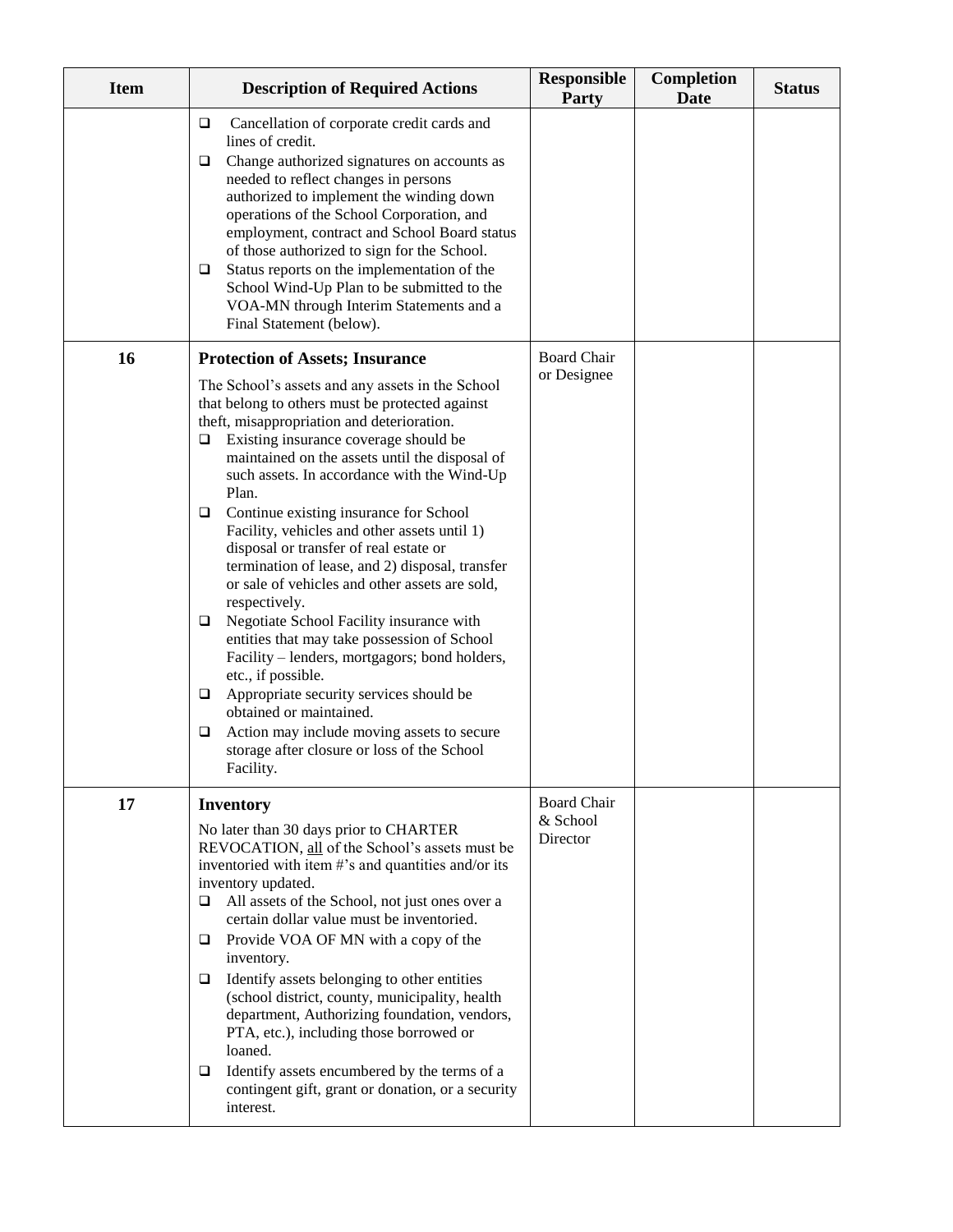| <b>Item</b> | <b>Description of Required Actions</b>                                                                                                                                                                                                                                                                                                                                                                                                                                                                                                                                                                                                                                                                                                                                                                                                                                                            | <b>Responsible</b><br>Party            | <b>Completion</b><br><b>Date</b> | <b>Status</b> |
|-------------|---------------------------------------------------------------------------------------------------------------------------------------------------------------------------------------------------------------------------------------------------------------------------------------------------------------------------------------------------------------------------------------------------------------------------------------------------------------------------------------------------------------------------------------------------------------------------------------------------------------------------------------------------------------------------------------------------------------------------------------------------------------------------------------------------------------------------------------------------------------------------------------------------|----------------------------------------|----------------------------------|---------------|
|             | Return assets not belonging to School and<br>□<br>document same.                                                                                                                                                                                                                                                                                                                                                                                                                                                                                                                                                                                                                                                                                                                                                                                                                                  |                                        |                                  |               |
| 18          | <b>Liquidation of Assets</b><br>Assets must be liquidated in a commercially<br>reasonable manner including, but not limited to,<br>sale by way of auction, sealed bidding or other<br>commercially reasonable sales methods to the<br>extent permitted under agreements with existing<br>creditors and to the extent such assets are free and<br>clear of any liens or encumbrances. If an asset is<br>subject to a lien, encumbrance or security interest<br>(above), the secured party should be contacted.<br>Pursuant to MN Statute 317A.735, no asset<br>□<br>may be given away, except as authorized by<br>law. In cases where the cost of disposing of an<br>asset will exceed the cost to be received at sale<br>or auction, it may be permissible to give away<br>or discard such assets. However, this should                                                                           | School board<br>chair and<br>treasurer |                                  |               |
|             | be cleared from the largest or sole creditor(s)<br>in advance.<br>School Board members and their relatives as well<br>as employees and students of the School should not<br>purchase any asset unless the purchase is disclosed<br>to the School Board and the disclosure is made a<br>matter of record in the School Board's minutes and<br>approved by a majority of the non-interested<br>members of the School Board.                                                                                                                                                                                                                                                                                                                                                                                                                                                                         |                                        |                                  |               |
| 19          | <b>D&amp;O</b> Insurance<br>Maintain existing directors and officers liability<br>(D&O) insurance, if any, until final dissolution of<br>the School Corporation. If no such D&O insurance<br>exists, disclose this fact to the board of directors.                                                                                                                                                                                                                                                                                                                                                                                                                                                                                                                                                                                                                                                | School Board                           |                                  |               |
| 20          | <b>Interim Statements</b><br>No later than 10 days after CHARTER<br>REVOCATION, prepare, and submit to the VOA<br>of MN, an interim statement in a form satisfactory<br>to the VOA of MN, of the status of all contracts<br>and other obligations of the School Corporation,<br>and all funds, including principal and accrued<br>interest, owed to, and by, the School Corporation,<br>with supporting evidence showing:<br>all creditors or former creditors, any amounts<br>□<br>paid to creditors (or in-kind exchanges of<br>assets), and any amounts of debt of the School<br>or School Corporation outstanding, including<br>principal and accrued interest, as of the date of<br>the interim report; and<br>all amounts owed to the School Corporation by<br>□<br>debtors, any amounts paid by debtors, and<br>whether any debtors have paid in full, and any<br>amounts outstanding; and | School board<br>chair or<br>designee   |                                  |               |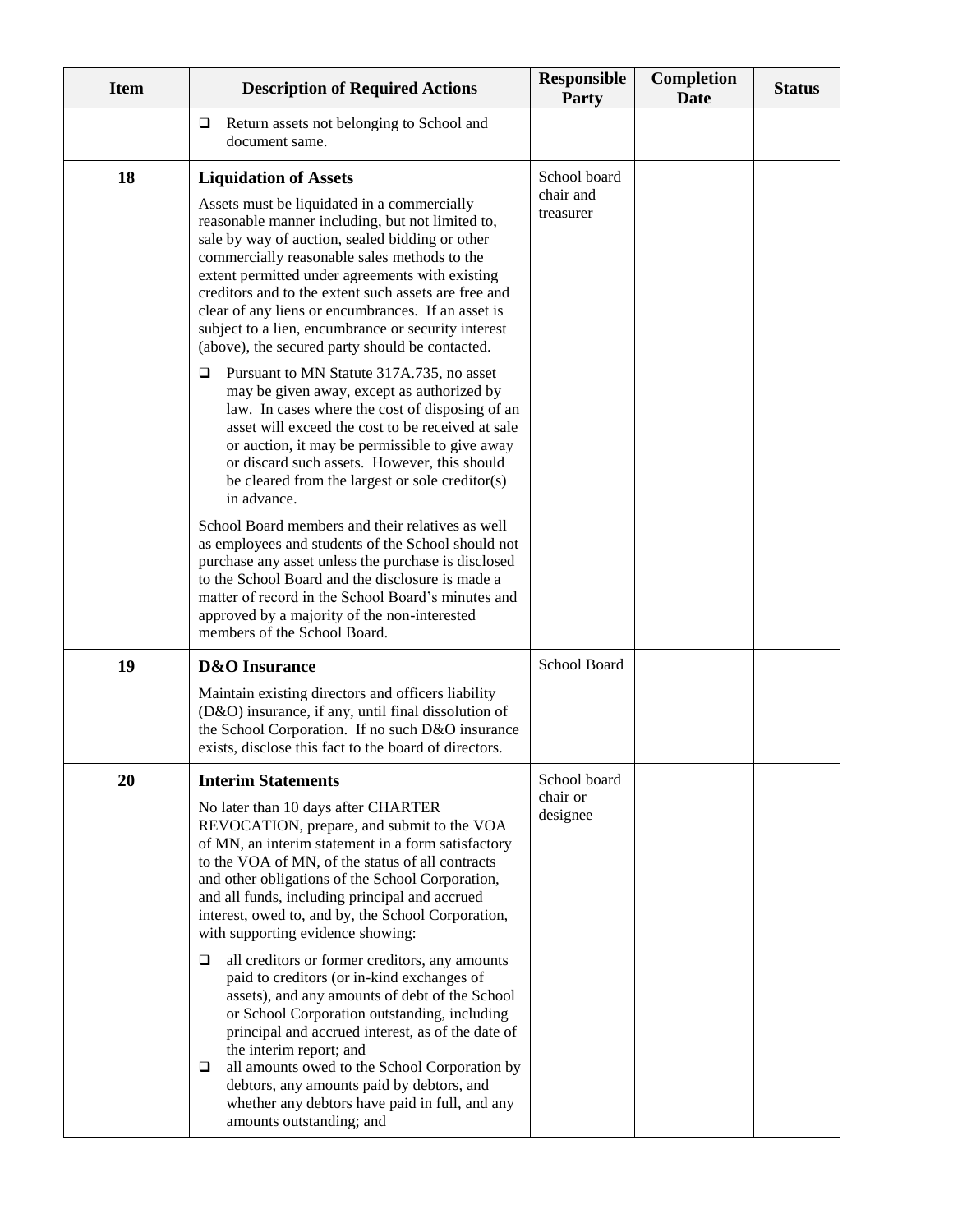| <b>Item</b>                                | <b>Description of Required Actions</b>                                                                                                                                                                                                                                                                                                                                                                                                                                                                      | <b>Responsible</b><br><b>Party</b> | <b>Completion</b><br><b>Date</b> | <b>Status</b> |
|--------------------------------------------|-------------------------------------------------------------------------------------------------------------------------------------------------------------------------------------------------------------------------------------------------------------------------------------------------------------------------------------------------------------------------------------------------------------------------------------------------------------------------------------------------------------|------------------------------------|----------------------------------|---------------|
|                                            | all income generated through sale or auction of<br>□<br>assets and any other change in status of assets.                                                                                                                                                                                                                                                                                                                                                                                                    |                                    |                                  |               |
|                                            | The School will prepare and submit such<br>statements to the VOA-MN at 30 day intervals<br>until the final statement (below) is prepared and<br>submitted.                                                                                                                                                                                                                                                                                                                                                  |                                    |                                  |               |
| 21                                         | <b>Final Statement</b>                                                                                                                                                                                                                                                                                                                                                                                                                                                                                      | School board<br>chair or           |                                  |               |
|                                            | At a date to be determined by the VOA-MN,<br>anticipated to be no later than 90 days after<br>CHARTER REVOCATION, no later than 10 days<br>prior to the filing of a dissolution proceeding, the<br>School shall prepare to the full satisfaction of the<br>VOA of MN a final statement of the status of all<br>contracts and other obligations of the School<br>Corporation, and all funds owed to the School,<br>audited (or confirmed) by an independent<br>accountant, with supporting evidence showing: | designeee                          |                                  |               |
|                                            | all assets and the value and location thereof,<br>$\Box$<br>whether such asset has been distributed to<br>creditors in satisfaction or payment of any<br>existing debt obligation; and                                                                                                                                                                                                                                                                                                                      |                                    |                                  |               |
|                                            | each remaining creditor and any and all<br>⊔<br>amounts owed to each creditor, including<br>principal and accrued interest through the date<br>of such statement; and                                                                                                                                                                                                                                                                                                                                       |                                    |                                  |               |
|                                            | statement that (a) all debts have been<br>⊔<br>collected, or (b) that good faith efforts have<br>been made to collect same, and                                                                                                                                                                                                                                                                                                                                                                             |                                    |                                  |               |
|                                            | each remaining debtor of the School or School<br>$\Box$<br>Corporation and the amounts owed by each<br>debtor, including principal and accrued<br>interest.                                                                                                                                                                                                                                                                                                                                                 |                                    |                                  |               |
|                                            | This statement is submitted to the VOA-MN in<br>❏<br>the form in which it will be sworn and<br>submitted to the MN Attorney General and/or<br>MN Secretary of State as part of any<br>dissolution proceeding.                                                                                                                                                                                                                                                                                               |                                    |                                  |               |
|                                            | This statement is in addition to the final<br>Q<br>Financial Statement Audit (below).                                                                                                                                                                                                                                                                                                                                                                                                                       |                                    |                                  |               |
| Corporate<br>Records/<br><b>Accounting</b> |                                                                                                                                                                                                                                                                                                                                                                                                                                                                                                             |                                    |                                  |               |
| 22                                         | <b>Final Financial Statement Audit</b>                                                                                                                                                                                                                                                                                                                                                                                                                                                                      | School Board                       |                                  |               |
|                                            | The School must have a financial statement audit<br>performed in accordance with the Charter and the<br>Act no later than November $1st$ of the calendar year<br>in which the School ceases instruction.                                                                                                                                                                                                                                                                                                    |                                    |                                  |               |
| 23                                         | <b>Closeout of State and Federal Grants</b>                                                                                                                                                                                                                                                                                                                                                                                                                                                                 | School Board                       |                                  |               |
|                                            | State, federal and other grants must be closed out,<br>including:                                                                                                                                                                                                                                                                                                                                                                                                                                           |                                    |                                  |               |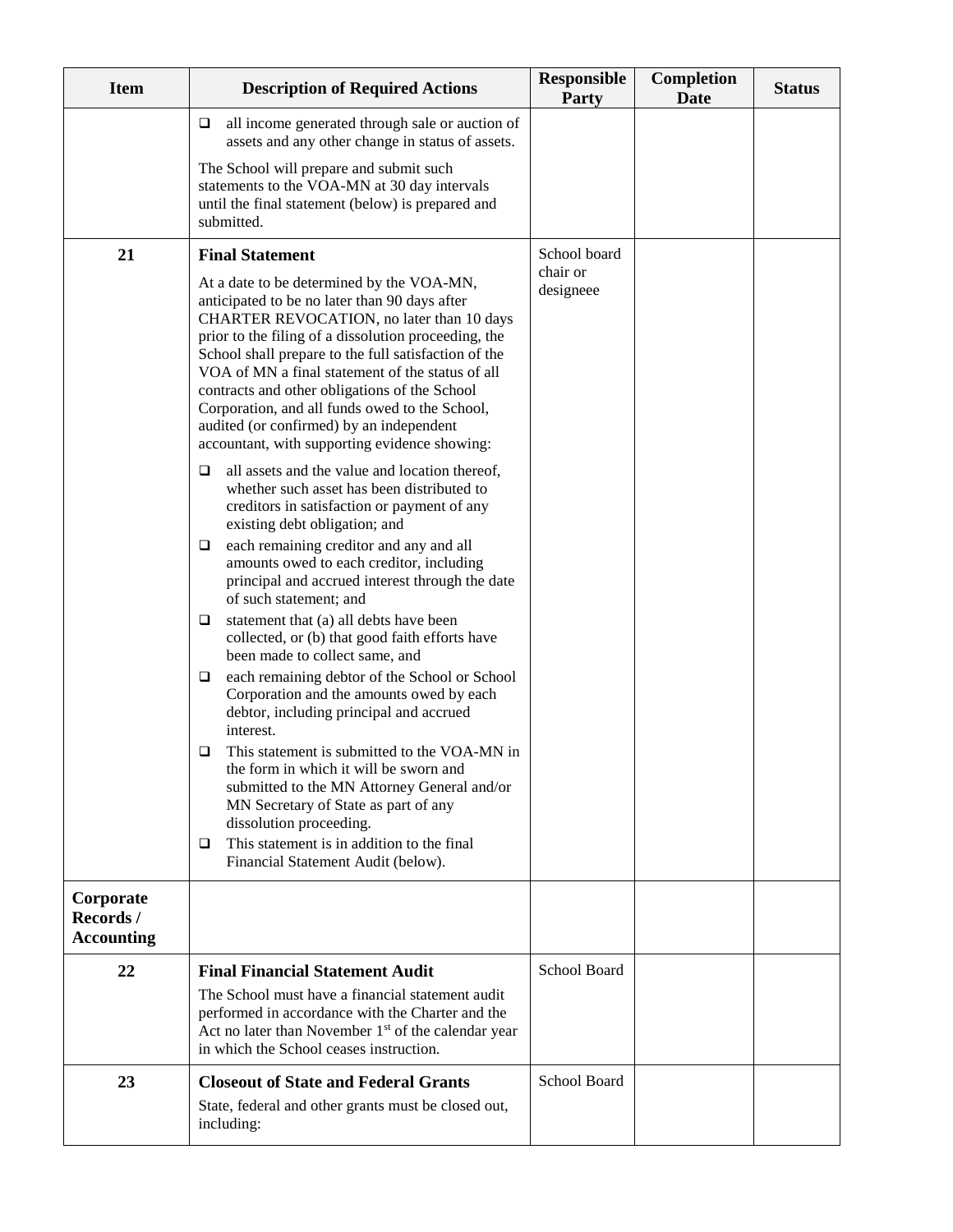| <b>Item</b> | <b>Description of Required Actions</b>                                                                                                                                                                                                                                                                                                                                            | <b>Responsible</b><br>Party | <b>Completion</b><br><b>Date</b> | <b>Status</b> |
|-------------|-----------------------------------------------------------------------------------------------------------------------------------------------------------------------------------------------------------------------------------------------------------------------------------------------------------------------------------------------------------------------------------|-----------------------------|----------------------------------|---------------|
|             | notification to the grant entity of the School<br>□<br>closure; and<br>filing of any required expenditure reports or<br>□<br>receipts and any required program reports.                                                                                                                                                                                                           |                             |                                  |               |
|             | The School Corporation should continue to pursue<br>grant funds to which it is entitled, provided that it<br>fully discloses its current situation and intentions<br>with respect to closure. The School Corporation<br>should not seek or accept grant funds for future<br>school years when the School will be closed. Grant<br>status should be noted on financial statements. |                             |                                  |               |
| 24          | <b>U.S. Dept. of Education Filings</b>                                                                                                                                                                                                                                                                                                                                            | School Board                |                                  |               |
|             | File Federal form 269 or 269a if the School was<br>receiving funds directly from the United States<br>Department of Education. See 34 CFR 80.41.                                                                                                                                                                                                                                  |                             |                                  |               |
| 25          | <b>IRS Status; Reports</b>                                                                                                                                                                                                                                                                                                                                                        | School Board                |                                  |               |
|             | The School Board must continue to take all steps<br>necessary to maintain its $501(c)(3)$ status,<br>including, but not limited to, the following:                                                                                                                                                                                                                                |                             |                                  |               |
|             | notification to IRS regarding any address<br>$\Box$<br>change of the School Corporation; and                                                                                                                                                                                                                                                                                      |                             |                                  |               |
|             | filing of required tax returns or reports (e.g.,<br>□<br>IRS form 990 and Schedule A).                                                                                                                                                                                                                                                                                            |                             |                                  |               |
|             | If the School Corporation proceeds to<br>□<br>dissolution, notify the IRS of dissolution of the<br>education corporation and its $501(c)(3)$ status<br>and furnish a copy to the VOA of MN.                                                                                                                                                                                       |                             |                                  |               |
| 26          | <b>Corporate Records</b>                                                                                                                                                                                                                                                                                                                                                          | <b>School Board</b>         |                                  |               |
|             | In all cases, the School Board shall maintain all<br>corporate records related to:                                                                                                                                                                                                                                                                                                |                             |                                  |               |
|             | Loans, bonds, mortgages and other financing;<br>⊔<br>Contracts;<br>⊔                                                                                                                                                                                                                                                                                                              |                             |                                  |               |
|             | Leases;<br>⊔                                                                                                                                                                                                                                                                                                                                                                      |                             |                                  |               |
|             | Assets and asset sales;<br>❏                                                                                                                                                                                                                                                                                                                                                      |                             |                                  |               |
|             | Grants -- records relating to federal grants<br>□<br>must be kept in accordance with 34 CFR 8042.                                                                                                                                                                                                                                                                                 |                             |                                  |               |
|             | Governance (Minutes, by-laws, policies);<br>⊔                                                                                                                                                                                                                                                                                                                                     |                             |                                  |               |
|             | Employees (background checks, personnel<br>□<br>files);                                                                                                                                                                                                                                                                                                                           |                             |                                  |               |
|             | Accounting/audit, taxes and tax status, etc;<br>⊔                                                                                                                                                                                                                                                                                                                                 |                             |                                  |               |
|             | Personnel,<br>□<br>Employee benefit programs and benefits; and<br>□                                                                                                                                                                                                                                                                                                               |                             |                                  |               |
|             | Student summary test data files<br>□                                                                                                                                                                                                                                                                                                                                              |                             |                                  |               |
|             | Any items listed in this Closure Plan.<br>❏                                                                                                                                                                                                                                                                                                                                       |                             |                                  |               |
|             | In the event the School Corporation is dissolved,<br>any and all records not previously sent to the                                                                                                                                                                                                                                                                               |                             |                                  |               |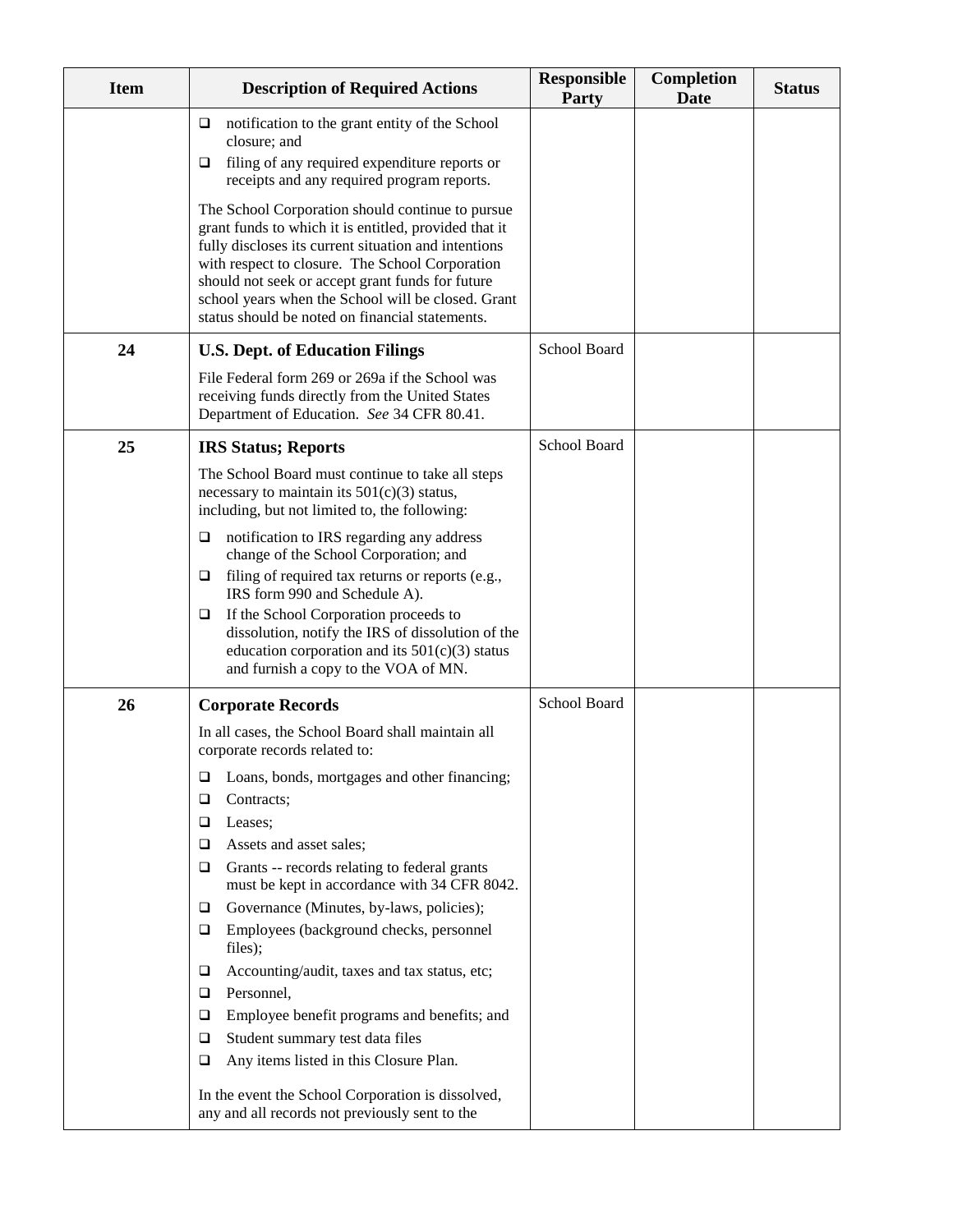| <b>Item</b>                                                | <b>Description of Required Actions</b>                                                                                                                                                                                                                                                                                                                                                                          | <b>Responsible</b><br><b>Party</b> | <b>Completion</b><br><b>Date</b> | <b>Status</b> |
|------------------------------------------------------------|-----------------------------------------------------------------------------------------------------------------------------------------------------------------------------------------------------------------------------------------------------------------------------------------------------------------------------------------------------------------------------------------------------------------|------------------------------------|----------------------------------|---------------|
|                                                            | school district of the School's location should be<br>sent to that school district.                                                                                                                                                                                                                                                                                                                             |                                    |                                  |               |
| Dissolution /<br>Final<br>Distribution of<br><b>Assets</b> |                                                                                                                                                                                                                                                                                                                                                                                                                 |                                    |                                  |               |
| 27                                                         | <b>Resolution of Dissolution</b>                                                                                                                                                                                                                                                                                                                                                                                | School Board<br>Chair              |                                  |               |
|                                                            | The Board of Directors must adopt a resolution that<br>the School Corporation be dissolved and proceed to<br>file the same with the MN Attorney General and/or<br>MN Secretary of State.                                                                                                                                                                                                                        |                                    |                                  |               |
| 28                                                         | <b>Dissolution</b><br>If the School Corporation dissolves, the Board<br>must follow the dissolution provisions in its articles<br>of incorporation and applicable laws. This may<br>include:                                                                                                                                                                                                                    | School board<br>secretary          |                                  |               |
|                                                            | a complete statement of all assets, their<br>⊔<br>location and an estimate of their value; and<br>a statement of the ascertainable debts of the<br>□<br>education corporation.                                                                                                                                                                                                                                  |                                    |                                  |               |
|                                                            | Whenever the Charter or an order of dissolution is<br>made, the members of the School Board or other<br>custodian of the records of the School have the<br>duty to properly maintain the permanent records of<br>the School according to law and stored in a secure,<br>locked container.                                                                                                                       |                                    |                                  |               |
|                                                            | Copies of all papers related to dissolution should be<br>sent to the VOA-MN.                                                                                                                                                                                                                                                                                                                                    |                                    |                                  |               |
|                                                            | Members of the Board are empowered to continue<br>in office even after the expiration of the Charter<br>and dissolution of the School Corporation for the<br>purpose of winding-up and settling the affairs of<br>the School Corporation, and after the dissolution of<br>the School Corporation.                                                                                                               |                                    |                                  |               |
| 29                                                         | <b>Final Distribution of Assets</b>                                                                                                                                                                                                                                                                                                                                                                             | School board                       |                                  |               |
|                                                            | All liabilities and obligations of the School must be<br>paid and discharged (or adequate provision must be<br>made therefore) to the extent of the School's assets.<br>Any assets held subject to a lien, encumbrance,<br>security interest or other written conditions or<br>limitations must be disposed of in accordance with<br>and subject to those conditions or limitations.                            | chair or<br>designee               |                                  |               |
|                                                            | Assets received and held by the School subject to<br>limitations permitting their use only for charitable,<br>benevolent, educational, or similar purposes, but<br>not held upon condition requiring return or with<br>specific disposition instructions, shall be held until<br>dissolution and transferred or conveyed to one or<br>more charter schools in the school district or to the<br>school district. |                                    |                                  |               |